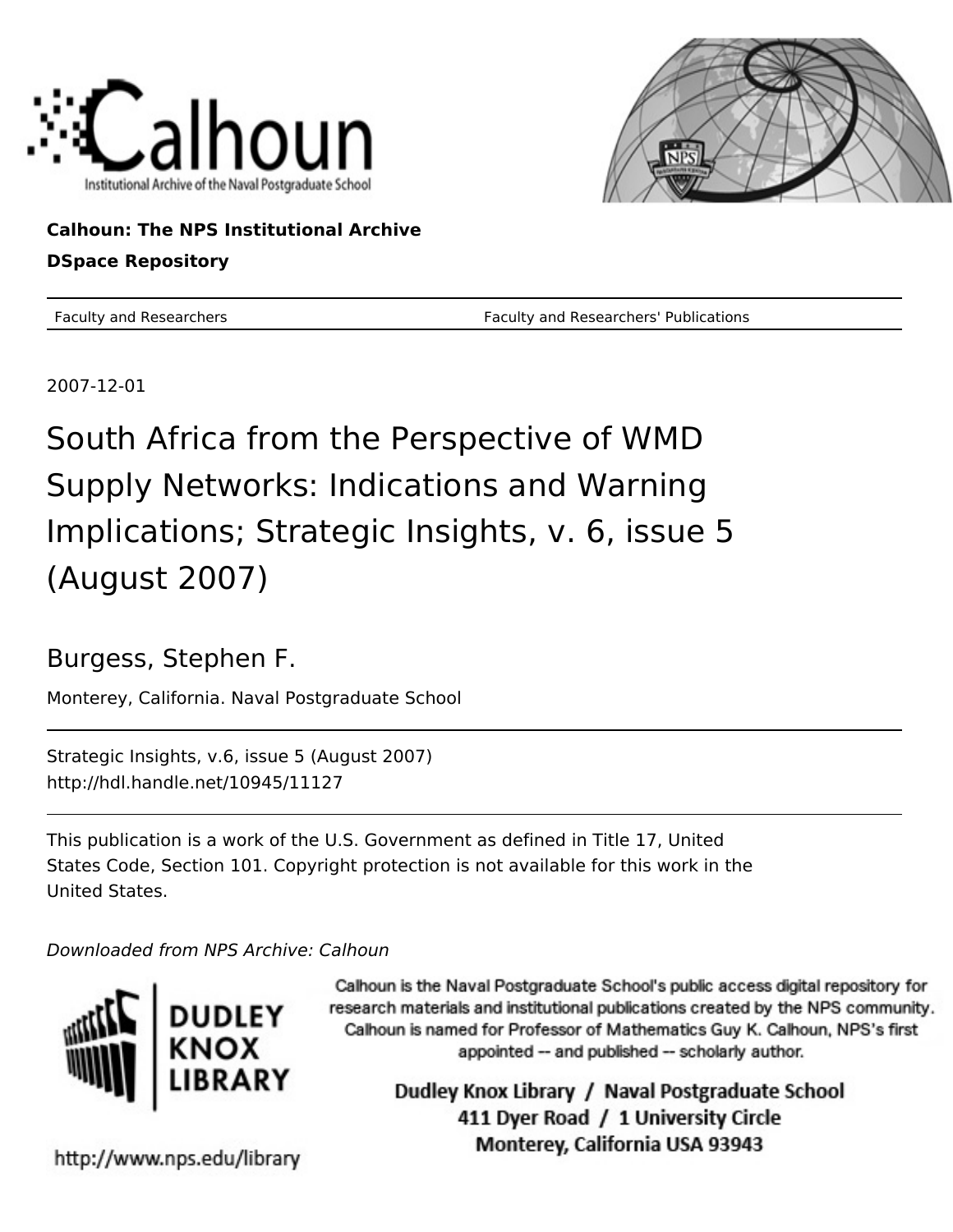

### **South Africa from the Perspective of WMD Supply Networks: Indications and Warning Implications**

## **Strategic Insights, Volume VI, Issue 5 (August 2007)**

by Stephen F. Burgess

Strategic Insights is a bi-monthly electronic journal produced by the Center for Contemporary Conflict at the Naval Postgraduate School in Monterey, California. The views expressed here are those of the author(s) and do not necessarily represent the views of NPS, the Department of Defense, or the U.S. Government.

#### **Introduction**

South Africa dismantled its nuclear weapons program in 1991, chemical and biological warfare program in 1993, and missile program in 1994 and became a "disarmament trendsetter" in bringing to signature an "African Nuclear Weapons Free Zone" in 1995 and compromise in Nuclear Non-Proliferation Treaty (NPT) review conferences in 1995, 2000, and 2005. Despite the South African government's continuing commitment to WMD nonproliferation and arms export controls, several issues related to WMD proliferation remain. This paper examines proliferation problems and transnational networks that are tied to South Africa's history as a developer of weapons of mass destruction and other weapons during the apartheid era (1948-1994). The problem of nuclear proliferation is examined through the lens of the recent A.Q. Khan case and involvement by a South African network. The problem of biological weapons proliferation is illustrated through the recent case of Dr. Daan Goosen—a key scientist in the 1980s biological warfare program (Project Coast) and the former director of the Roodepoort Research Laboratories. The problem of terrorism and transnational networks is examined using evidence of al-Qaeda activities and those of related groups in South Africa. Links are drawn between WMD proliferation supply and terrorist networks and indications and warning of WMD terrorism emanating from South Africa are examined.

#### **The A.Q. Khan Network in South Africa and Nuclear Supply Networks**

The September 2004 discovery of a South African connection to A.Q. Khan's nuclear proliferation network led to the arrests of four business and engineering figures, including some who had been involved in the former apartheid regime's nuclear weapons program of the 1970s and 1980s. South African police arrested Johan Meyer of Tradefin Engineering on suspicion of manufacturing centrifuge parts and equipment for Libya. Tradefin produced the elaborate equipment needed to insert and withdraw the uranium hexafluoride gas that is enriched in centrifuges. Tradefin also attempted unsuccessfully to make the sensitive maraging steel rotors for the P2 centrifuges.[1]

Meyer admitted to prosecutors that he knew that the items were for a uranium-enrichment plant. Based on his testimony, other individuals were arrested, including Gerhard Wisser, a German citizen and owner of Krisch Engineering in South Africa, who had a long history of involvement with other members of the network. Wisser had been arrested a month earlier in Germany for his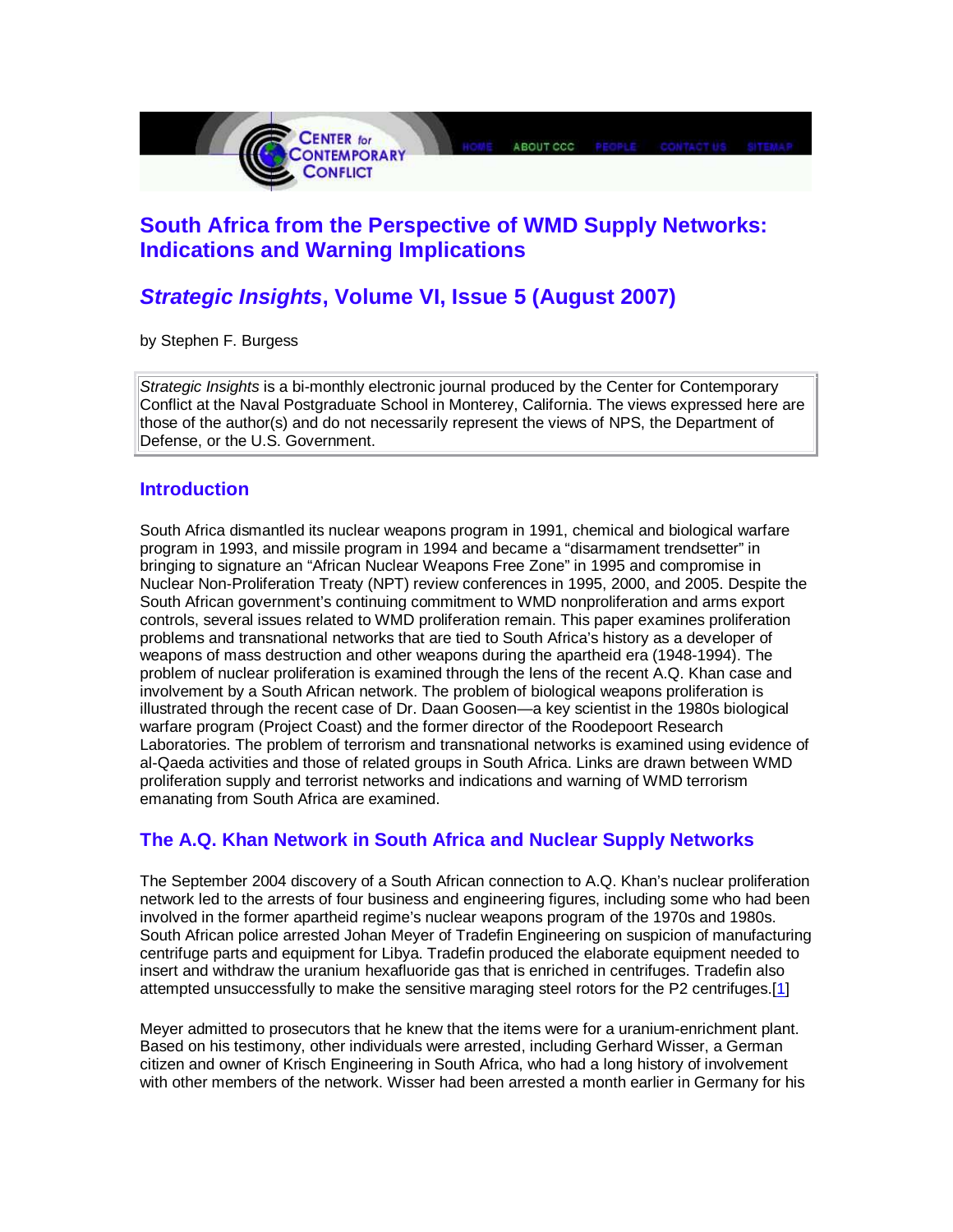alleged role in producing centrifuge parts in South Africa for delivery to Libya and was out on bail in South Africa.[2]

Daniel Jacobus Van Beek, director of South Africa's counter-proliferation office, participated in the raid and called the scheme "one of the most serious and extensive attempts" to breach international nuclear controls.[3] The activities took place in spite of the fact that South Africa has one of the world's strictest anti-proliferation laws, with severe sentences and financial penalties for violators. Van Beek estimated that the 200 tons of equipment was worth about \$33 million.[4]

In November 2004, the Swiss government arrested Gotthard Lerch, a German citizen, who had been employed by Leybold Heraeus, a German company that developed and produced vacuum products and technology. Before undergoing internal reform in the early 1990s, Leybold Heraeus and its sister companies had been major suppliers to many secret nuclear weapons programs, including the one in South Africa as well as in Iraq, Iran, and Pakistan. A Malaysian police report mentioned that Lerch was allegedly involved in trying to obtain centrifuge parts for Libya from South Africa. Germany asked Switzerland to arrest Lerch so that he would not be free when Wisser was released on bail by South African authorities.<sup>[5]</sup>

The A.Q. Khan arrests underscored the fact that South Africa still has a domestic nuclear energy program and the kind of sophisticated manufacturing machinery, expertise, and industrial infrastructure sought by states and organizations seeking to build nuclear weapons. The Khan case shattered the complacency in South Africa and elsewhere about how effective national and international export controls have been in stopping illegal nuclear or nuclear-related materials. South Africa is a Nuclear Suppliers Group (NSG) member, but investigations have shown that the government did not adequately implement its national export control and nuclear nonproliferation laws, despite its commitments as a NSG member.[6] South Africa's NSG membership enabled companies assisting the Khan network to receive items from other NSG members essentially without checks on their potential end use. The failure of this NSG country to stop the illicit manufacture of centrifuge components is one of the most embarrassing aspects of this scandal. Thus, South Africa remains a major source of concern in terms of nuclear supply networks and indications and warning of nuclear terrorism.

#### **The Goosen Case and South African Biological Weapons Supply Networks**

Concerns about biological weapons proliferation originating from South Africa escalated with the publication of a series of articles in the Washington Post in April 2003. The articles revealed that in early 2002 Dr. Daan Goosen had offered an entire collection of pathogens, including genetically modified pathogens, to the U.S. Federal Bureau of Investigation (FBI) in exchange for \$5 million U.S. dollars and immigration permits for 19 associates and their families. While personal financial motives were the primary motive of these former Project Coast scientists, their spokesperson, Dr. Goosen, claimed that they had decided to approach the FBI after receiving overtures by several foreigners who were interested in purchasing biological pathogens. These foreigners included "a German treasure-hunter and a man claiming to be an Arab sheik's agent."[7]

The fears of many analysts and policymakers were confirmed by this incident involving scientists, who were experiencing problems making a living in the new South Africa. They had retained specimens and documents that were suppose to have been destroyed in 1993 and were insinuating that they would sell their biological warfare expertise and genetically modified biological agents to the highest bidder, if guaranteed employment was not forthcoming. Even more questions were raised a few months after the Washington Post interview, when Dr. Goosen claimed that his group of scientists had informed South African officials that the group had retained proscribed biological agents in their homes. Goosen claims that South African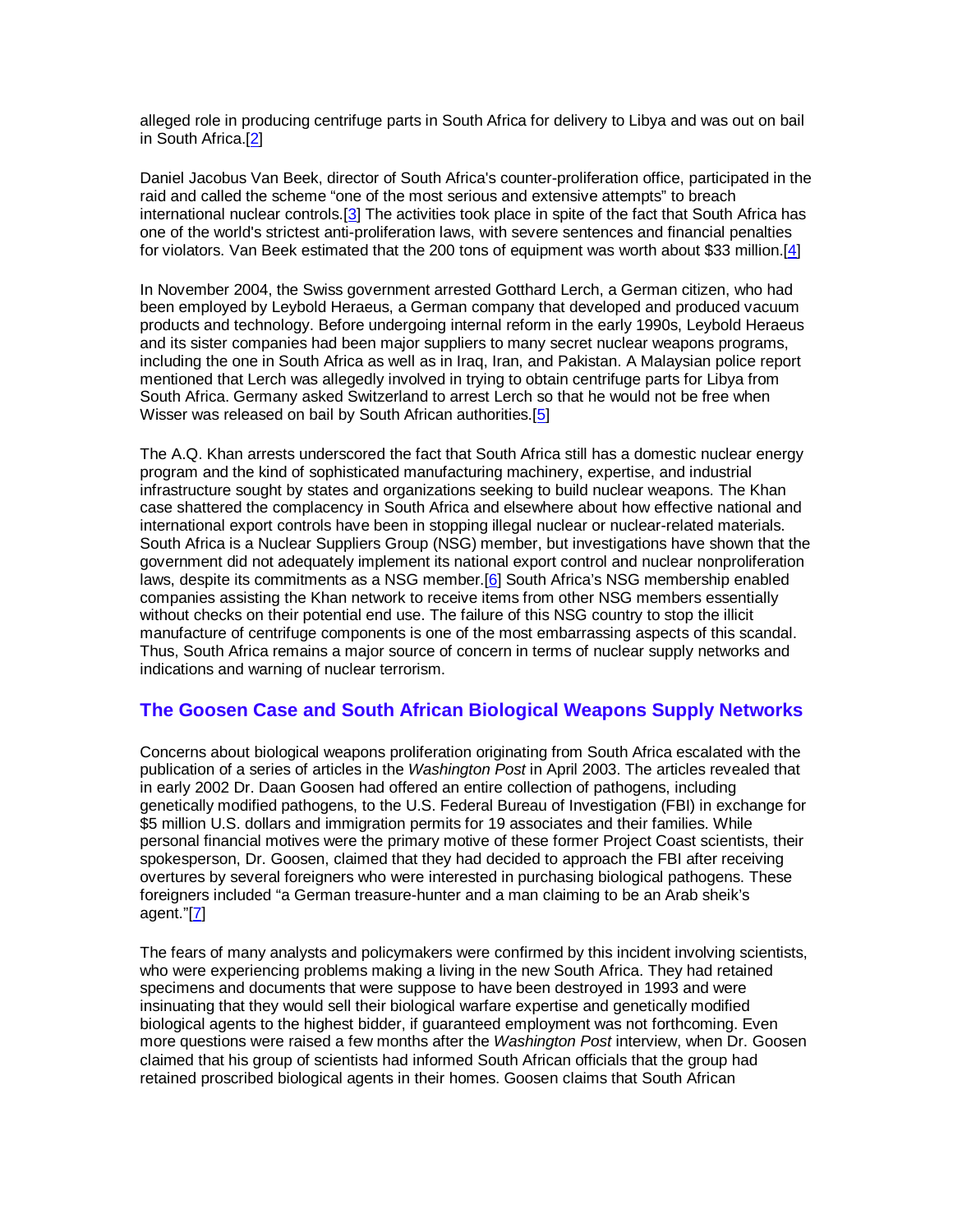government officials took DNA fingerprints but allowed the scientists to retain the biological agents.[8]

The revelations in the South African case reconfirm warnings made by proliferation and terrorist experts that arms control approaches, designed to limit the spread of nuclear, biological, and chemical (NBC) weapons of mass destruction, have failed to address newer WMD proliferation threats.[9] The South African case underscores several complicated longer-term WMD proliferation concerns associated with NBC rollback. Recent efforts by a variety of actors to acquire biological agents in South Africa and the still largely unexplained links of American microbiologists to Project Coast illustrate why there is concern about the acquisition and use of biological weapons by individuals, small groups, or networks of groups for a variety of reasons, long after the official state program is eliminated.

A more enduring set of concerns relates to the possibility of illegal sale of arms, components of WMD weapons or expertise that were developed by scientists and engineers who worked on one or more of South Africa's weapons of mass destruction or missile programs. One group of Project Coast scientists has made efforts of to obtain work in the United States. There have also been reports of another group of former weapons scientists who also retained pathogens from covert programs and have recently threatened the government that they too will sell their expertise abroad if they do not receive adequate compensation from the South African government. Since the mid-1990s, there have been concerns expressed by both Americans and South African government officials about what former Project Coast scientists would do for a living in South Africa and what they might do if they immigrated to various parts of the world.[10]

#### **Missile and Conventional Weapons Proliferation Threat**

Some weapon scientists who worked on missile programs have also been the subjects of proliferation concern. In 2000, South African engineer allegedly sold weapons secrets to Pakistan, helping overcome restrictions on arms sales imposed since the 1999 coup by General Pervez Musharraf. An air weapons specialist was tried on 21 counts that ranged from fraud to theft to contraventions of several laws, including the Armscor Act and the Copyright Act.[11] The regularity of these reports indicates that unemployed scientists and engineers are likely to remain a source of problems and possible proliferation threats for the South African government, and for concerned outsiders such as the United States, for years to come.

Conventional weapons proliferation is also a concern. These weapons were developed at the same time and by many of the same scientists and engineers who worked on South Africa's nuclear weapons and missile programs. With the rise of concerns about the interest of al Qaeda and affiliated terrorist groups in obtaining weapons of mass destruction and radiation bombs, there have been parallel concerns about the same groups seeking ways to enhance conventional bombs. In the 1970s and 1980s, South African scientists developed a small fuel air bomb that could saturate a 2-meter roof of a bunker, and a flag bomb, which is a deflagration bomb that is based on the same principles as a thermalberic warhead.[12]

Final work on these bombs was conducted at a time when South African weapon designers were still working on missiles. South Africa weapons researchers started developing many of these new conventional bombs, because they were unable to buy new types of bombs from foreign suppliers due to end users restrictions in place since the late 1970s. For example, a precision guided munition, named the Kentron Raptor-1, was developed in the late 1970s. Later, South African weapon builders decided to finalize new conventional bombs rather than focus their efforts on developing biological and chemical warheads because the latter were prohibited by international conventions.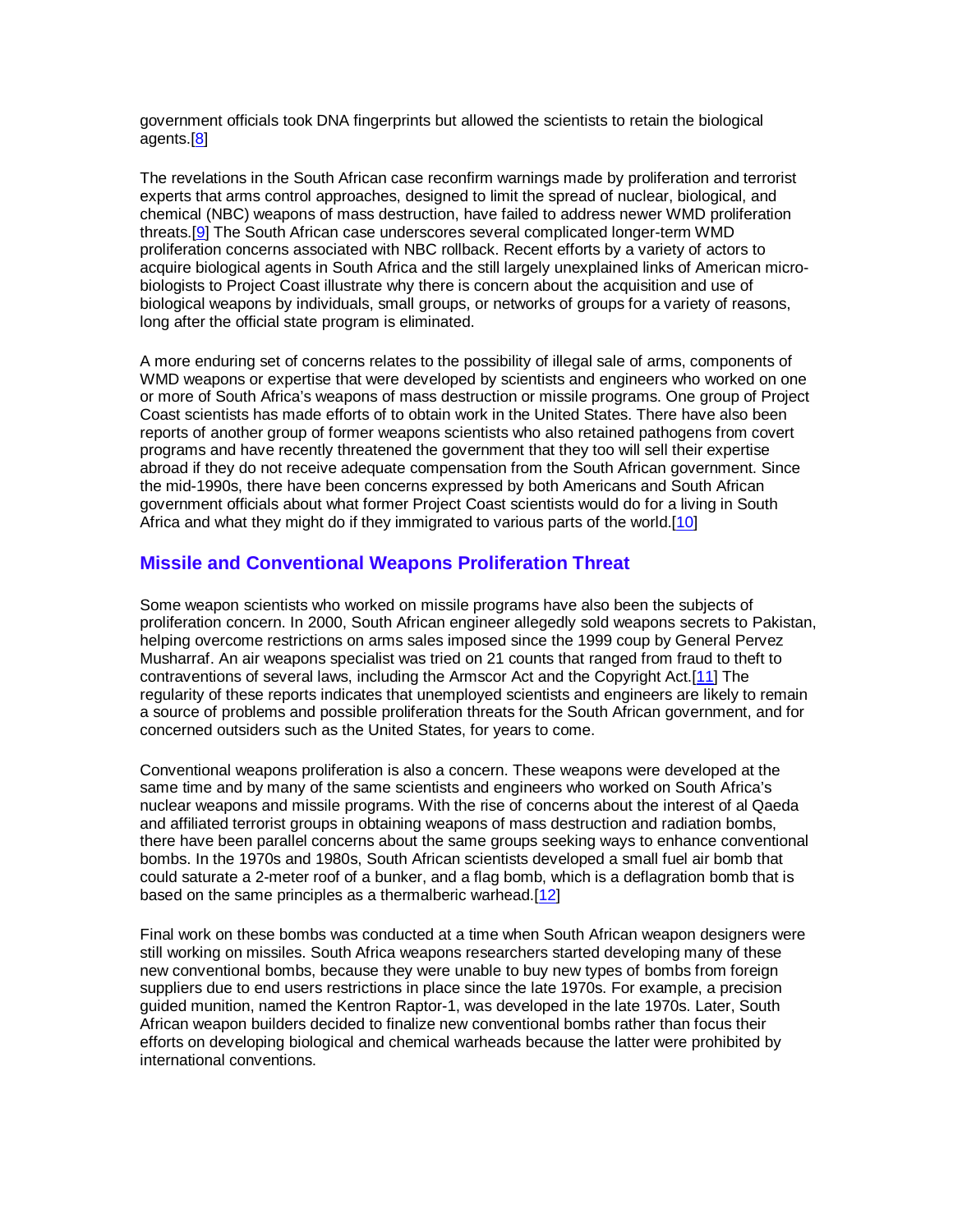At the time South Africa developed a fuel air bomb in the early 1980s. Only three other countries—the United Kingdom, the United States and the Soviet Union—were known to have deployed them. The defense company, Mechem, manufactured the warhead while Somchem developed a liquid explosive for the bomb. The bomb was not ready for use until the end of the war in Angola in 1988. However, a prototype fuel air bomb was used in counter-insurgency campaigns against SWAPO rebels in South West Africa (Namibia). By the time the fuel air bomb program was stopped in 1989, the bomb could be demonstrated but did not have a rocket available to deliver it.

In recent years, there has been a lot of interest in South Africa's cluster, fuel air, and flag bombs by governments and organizations around the world. One reason for the high demand is because it is difficult to build a fuel air bomb and get the right mix of fuels. A flag bomb is easier to make, as it is an enhanced normal explosive. This characteristic makes a pseudo fuel bomb, which uses TNT, an attractive terrorist weapon that could cause a great deal more damage than the conventional bombs used in recent terrorist attacks in Iraq, Saudi Arabia, Lebanon and elsewhere. Despite the high demand for these conventional bombs, the South African government has adhered to international prohibitions related to conventional arms sales. After the September 11, 2001 attack in the United States, the South African government, like other governments worldwide, reviewed its arms sales polices to be sure that they were strict enough to ensure that terrorists could not purchase these more exotic bombs or a host of other weapons systems developed in conjunction with the former nuclear and missile programs, that is gravity bombs, atomic demolition munitions, low-yield miniaturized devices for artillery pieces, and tactical standoff weapons.

#### **Al-Qaeda Networks in South Africa and WMD Supply Networks**

al-Qaeda and its local affiliates have increased their presence in South Africa over the past decade. U.S. and South African authorities now worry about the possibility that radical Islamic groups will succeed in efforts to obtain WMD components, materials or expertise from South Africa; that al Qaeda or affiliate cells will be established and spread in South Africa; and that al Qaeda or affiliates will increasingly be successful in efforts to recruit new foot soldiers from among the poor and disaffected youths in poor Muslim neighborhoods in several cities in South Africa.

Extensive press coverage of documents seized at al-Qaeda camps in the mountains of Afghanistan by U.S. military personnel in 2002 alerted many in the informed public to the fact that al-Qaeda members had been interested in obtaining or building a nuclear bomb or enhanced radiation device. Moreover, reports posted on the NIS Nuclear Trafficking Database website note that the CIA had been intercepting messages throughout the 1990s that indicated that al-Qaeda members were trying to obtain a nuclear weapon in order to carry out a plan for a "Hiroshima" against America. Several African countries, including South Africa, were targeted by terrorists as possible locations where materials or components for a WMD device could be obtained.[13]

Evidence for this claim came from a grand jury that indicted accused terrorists in New York in 2001. The U.S. Department of Justice indictment of individuals accused of being involved in the 1998 bombings of American embassies in Kenya and Tanzania, noted that, "at various times at least since early 1993, Osama bin Laden and other known and unknown terrorists made efforts to obtain the components of nuclear weapons."[14] According to press accounts, the indictments provided evidence from a former al-Qaeda member of attempts by group members to buy uranium of South African origin. These efforts were in addition to other efforts to buy a complete warhead or weapons-usable materials from Central Asian states or from Chechen criminal groups in a money-and drug in exchange for nuclear weapons deal.[15]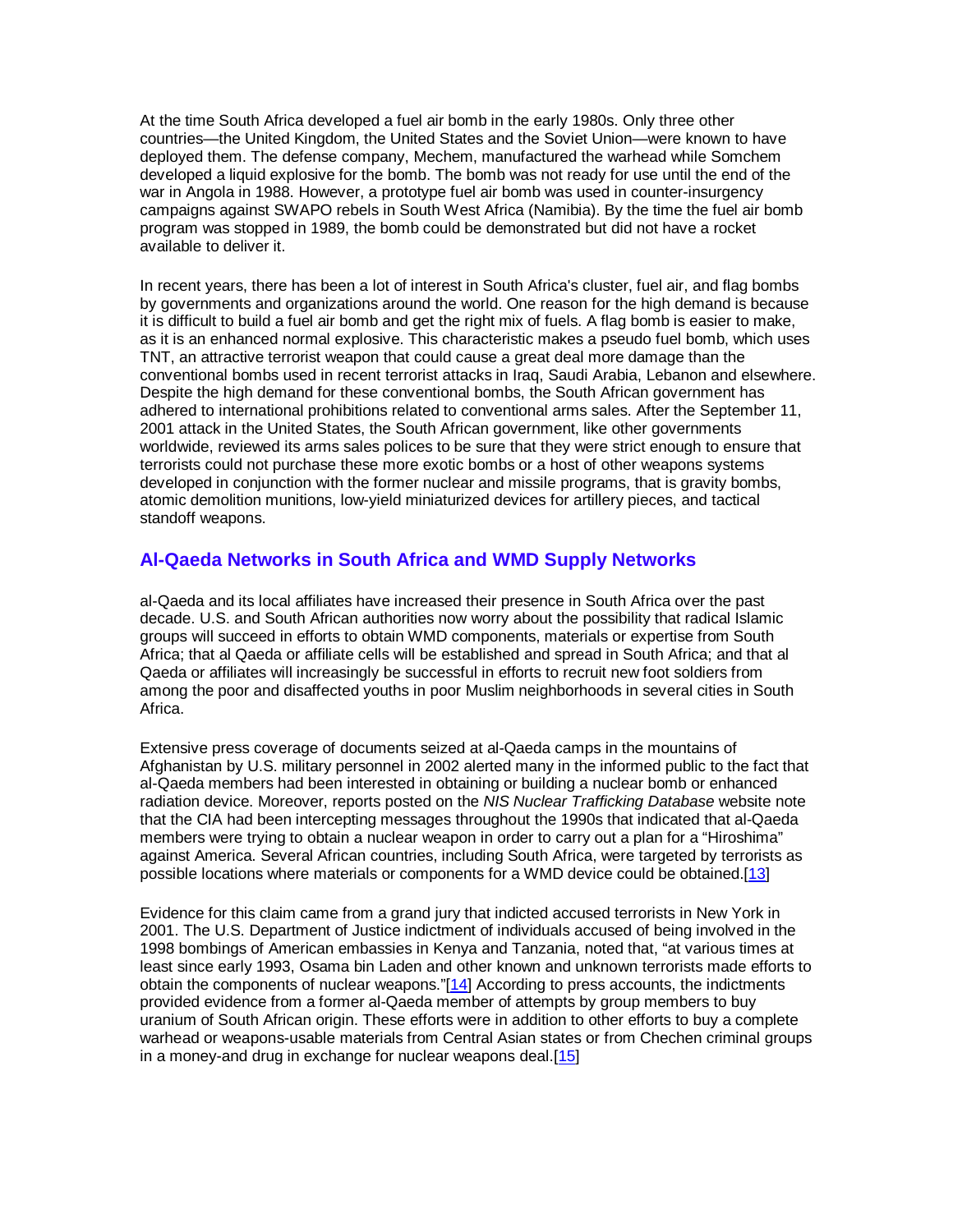Additional details about al Qaeda's efforts to obtain WMD materials came from the testimony of the suspected al Qaeda terrorists before the New York grand jury. Testimony was taken from each of the alleged conspirators in the 1998 bombings of the U.S. embassies in Kenya and Tanzania, which killed 224 people. However, one suspect who turned states evidence (named Fadl) provided a detailed account of how the group's desire to acquire chemical weapons and uranium for an atomic bomb brought them into contact with officials in Sudan. Fadl testified that his group expressed their interest in buying chemical weapons and told how a Sudanese military officer had offered to sell uranium to al Qaeda for \$1.5 million. Fadl claimed that the Sudanese military officer showed the bin Laden's agents a two-foot cylinder that purportedly contained the fissile material, along with documents that were allegedly from South Africa. Fadl said he received a \$10,000 bonus for arranging the sale but did not know whether it was ever consummated. Nor did he know whether the cylinder held bomb-grade uranium, leaving open the strong possibility that the deal was a scam.[16]

Even more attention was directed towards South Africa by U.S. authorities since the November 2002 suicide bombing in Kenya. A previously unknown group, the Army of Palestine, claimed responsibility for the attack and a failed missile attack on an Israeli airliner. The 2002 attack, along with the bombings of the U.S. embassy in Kenya in 1998, were interpreted by U.S. and South African officials as the work of al-Qaeda and affiliate groups. Concerns were expressed in both countries about the possibility that South Africa (along with several other African states) was being used as, "potential breeding grounds, as well as safe havens for terrorist networks."[17] South African officials acknowledged that al-Qaeda operatives may have been operating out of South Africa for years. The main concern of authorities in the United States and South Africa governments was the possibility that several militant Islamic organizations were smuggling gold, diamonds and cash via Durban and Mozambique to Pakistan and Dubai. President Mbeki also warned the pubic that al-Qaeda operatives might be establishing a presence in South Africa after the September 11. 2001 attacks in the United States. Mbeki noted that the success of American and European authorities in routing out al-Qaeda cells in other countries, may have led many members of these covert networks to find new bases.[18]

In the same statement, Mbeki acknowledged that after the 1998 bomb blast at Planet Hollywood in Cape Town, the South African National Intelligence Agency had warned him that foreign Islamic extremists were hiding in South Africa.[19]

The seriousness of warnings about al-Qaeda in South Africa acquired more credence after Khamis Khalfan Mohamed, an al-Qaeda operative from Tanzania who was allegedly involved in the 1998 bombing of the American Embassy in Dar-es-Salaam, took refuge in South Africa before he was arrested in Cape Town and extradited to the United States.

There have also been several public reports in recent years that al-Qaeda and other Islamic extremists are using South Africa as a base from where they can regroup, raise and launder money, and plan more terror attacks. The United States and authorities in other Western states remain concerned about the prospect of terrorists using South Africa as a base of operations. The country has a world-class banking system and stock market, a modern telecommunication system, good road and rail network system and broad civil liberties, all of which makes it easy to move people and money. There were reports that al-Qaeda was buying gold and diamonds to make it more difficult to trace the organization's wealth in Africa. In 2002, Mohamed Suleman Vaid and his wife Moshena of Durban were arrested at a Swazi border post with more than 1 million rand hidden in their clothing. Vaid denied that the money was meant for al-Qaeda, but authorities claimed that the money was on its way to a Mozambique citizen with al-Qaeda connections.[20]

In recent years, the South African government has responded to the growing presence of radical Islamic terrorist groups. For example, to better cope with these allegations South African special police unit, the Scorpions, have increased their cooperation and coordination with their role model,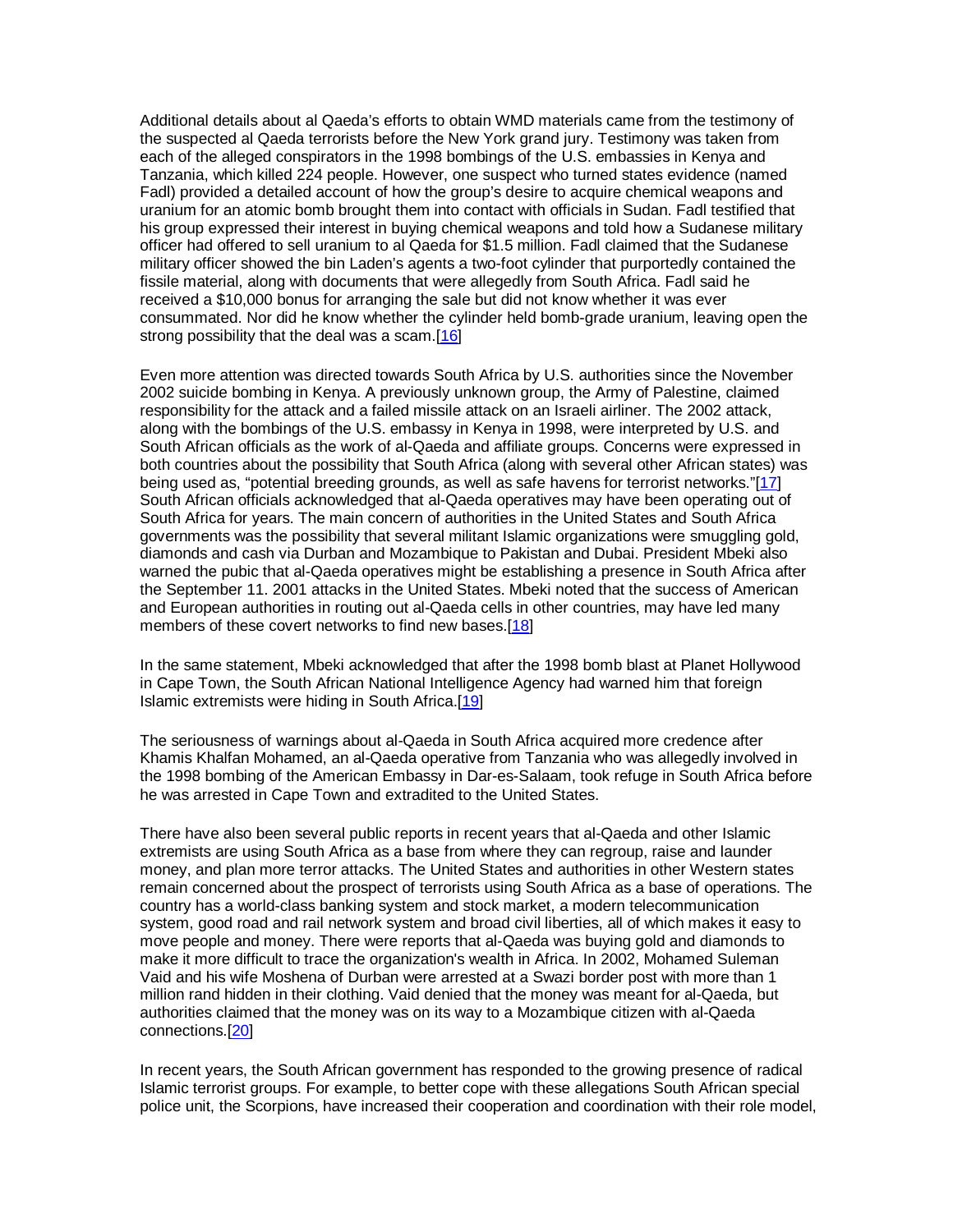the FBI. The Scorpions have also increased their cooperation with counterpart at similar investigative services in several Europe and Asian countries.

In the past two years, the South African National Intelligence Agency and the South African Secret Service and the Ministry of Home Affairs have uncovered a terrorist ring and funding for terrorists in South Africa.<sup>[21]</sup> There is considerable activity, including trafficking and falsifying documents, as well as the funding of mosques and madrassas.[22] The July 2005 London bombings have been traced to this ring. Islamic radicalism and terrorist support networks are concentrated in Fordsburg, a southern suburb of Johannesburg, and in Durban, and the more affluent communities appear the most susceptible to radical Islam. Saudis, Iranians, and Pakistanis have been providing money to fund radical Islamic groups in South Africa.[23]

#### **Conclusion**

The existence of proliferation networks in South Africa alongside terrorist networks are a cause for concern. The possibility exists that WMD and related materials have been or will be offered for sale in South Africa to al-Qaeda and other terrorist networks with a presence in South Africa. Thus far, there is no evidence that the proliferation and terrorist networks have intersected. There is also the issue of what al-Qaeda and other terrorist organizations would do if they were able to obtain sophisticated WMD devices and materials, such as centrifuges and weapons-grade anthrax. The prospects for states, such as Iran, acquiring WMD devices and materials are greater, as is the possibility that those types of states will pass on WMD to terrorist organizations. Therefore, South Africa will remain a subject of scrutiny for some time to come in order to provide indications and warnings of WMD terrorism.

#### **About the Author**

Dr. Stephen F. Burgess is Associate Professor and Deputy Chair, Department of International Security Studies, U.S. Air War College and an Associate Director of the U.S. Air Force Counterproliferation Center (CPC). Since 1999, he has taught courses on U.S. national security decision-making, global security, international organizations and peace operations (peace and stability operations), and African politics and security.

His three books are South Africa's Weapons of Mass Destruction (with Helen Purkitt), Indiana University Press, 2005, Smallholders and Political Voice in Zimbabwe, and The United Nations under Boutros Boutros-Ghali, 1992-97. Dr. Burgess co-authored a monograph for the USAF CPC, The Rollback of the South African Chemical and Biological Warfare Program, featured on 60 Minutes and in The New York Times and The Washington Post.

He continues to research and publish on African, South Asian, and United Nations security issues. Before 1999, Dr. Burgess was a faculty member at Vanderbilt University, the University of Zambia, and Hofstra University. He completed his Ph.D. at Michigan State University and was a Fulbright research fellow at the University of Zimbabwe.

This paper was originally presented at a conference on Terrorism, Transnational Networks and WMD Proliferation: Indications and Warning in an Era of Globalization held on July 25-27, 2006 at the Naval Postgraduate School in Monterey, CA.

For more insights into contemporary international security issues, see our Strategic Insights home page. To have new issues of Strategic Insights delivered to your Inbox, please email ccc@nps.edu with subject line "Subscribe." There is no charge, and your address will be used for no other purpose.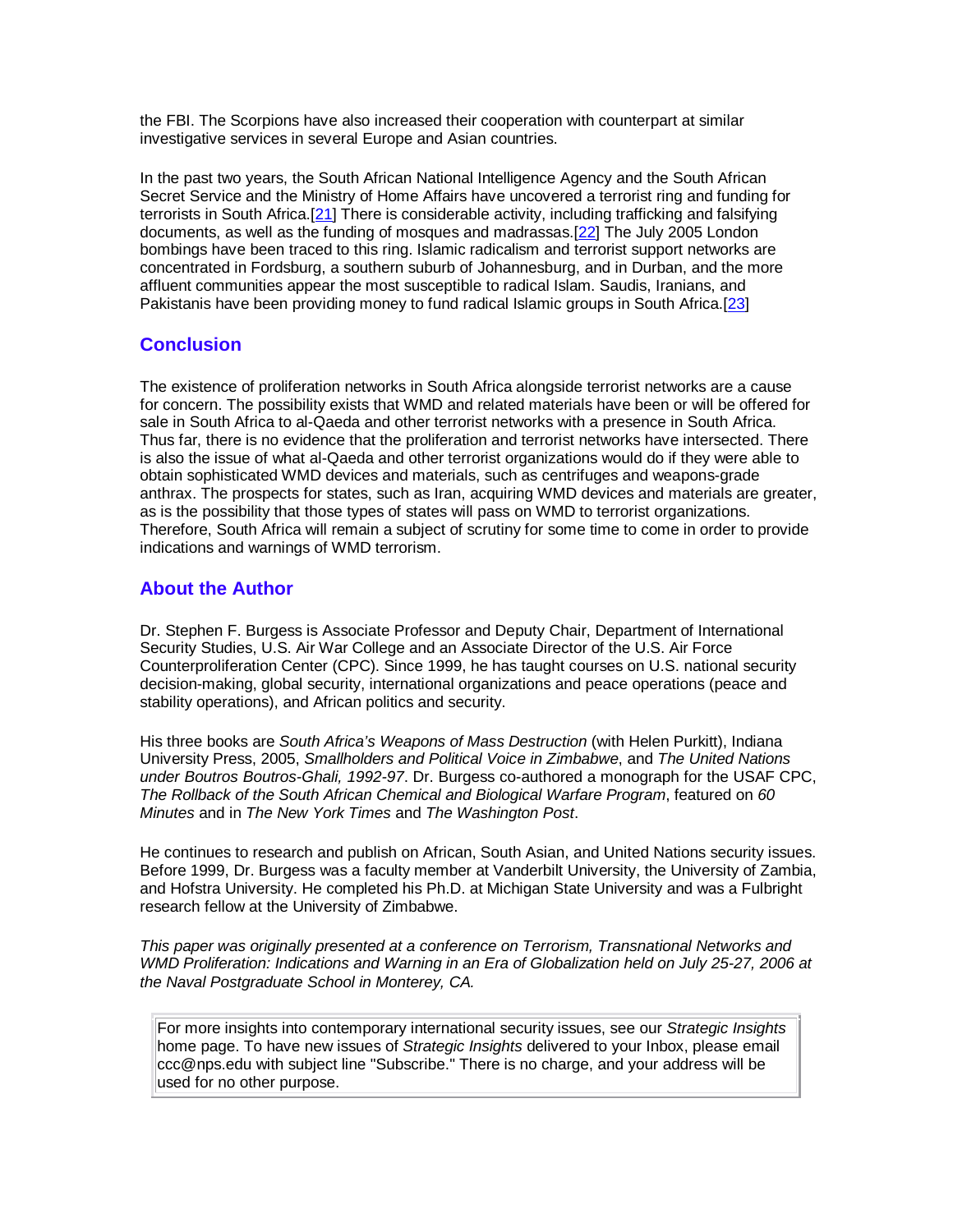#### **References**

1. David Albright and Corey Hinderstein, "Unraveling the A.Q. Khan and Future Proliferation Networks," The Washington Quarterly 28, no. 2 (Spring 2005): 115.

2. *Ibid.*, 117-118.

3. Douglas Frantz and William C. Rempel, "New Branch Found in Nuclear Network: South African affiliates of a Pakistani scientist's proliferation ring tried to outfit Libya with an off-the-shelf uranium enrichment plant," Los Angeles Times, November 28, 2004.

4. Ibid.

5. Albright and Hinderstein, Op. Cit., 118.

6. *Ibid.*, 118-119.

7. Joby Warrick and John Mintz, "Lethal Legacy: Bioweapons for Sale; U.S. Declined South African Scientist's Offer on Man-Made Pathogens Copyright," Washington Post, April 20, 2003, A1. Other reports surfaced during the latter half of 2002 alleging that a deal involving an apartheid-era general selling Project Coast pathogens to al Qaeda had been foiled when the former general died under suspicious circumstances.

8. Interview with Daan Goosen by Helen Purkitt in Pretoria, South Africa, June 26, 2003.

9. For a summary of research on the nature of emerging biological warfare threats see, Guy B. Roberts, Arms Control Without Arms Control: The Failure of the Biological Weapons Convention Protocol and a New Paradigm for Fighting the Threat of Biological Weapons (U.S. Air Force Academy, Colorado: Institute for National Security Studies (INSS) Occasional Paper, no. 49, March 2003).

10. Many former Project Coast scientists continue to experience difficulties finding professional employment. See Robert Block, "Biohazard: Bitter Researchers Are Big Question In Germ Warfare—Closing of South African Lab in '90s Isolated Scientists Ripe for Recruitment Now— Ankle-Deep in Chicken Guts," Wall Street Journal (electronic version), May 20, 2002; and "A Cautionary Disarmament—South Africa's Surrender of Nuclear Arms Was Only Half the Battle," Wall Street Journal (electronic version), January 31, 2003.

11. Report in the web-based summary of articles in the Mail and Guardian (South Africa), March 29, 2000.

12. Dr. Vernon Joynt, Mechem and the Council for Scientific and Industrial Research (CSIR), Pretoria, conducted by Stephen Burgess, June 14, 2000.

13. "Nuclear Trafficking Database," NIS 38, *The Nuclear Threat Initiative (NTI)*. Graham Allison and Andrei Kokoshin, "The New Containment: An Alliance against Nuclear Terrorism," The National Interest (Fall 2002): 35-43.

14. Based on summary located in "Nuclear Trafficking Database," Ibid., 38. According to this summary prepared in 2002, there were 345 research reactors in 58 states that together contained 20 metric tons of highly enriched uranium (HEU). Many individual locations had enough HEU to produce a nuclear bomb.